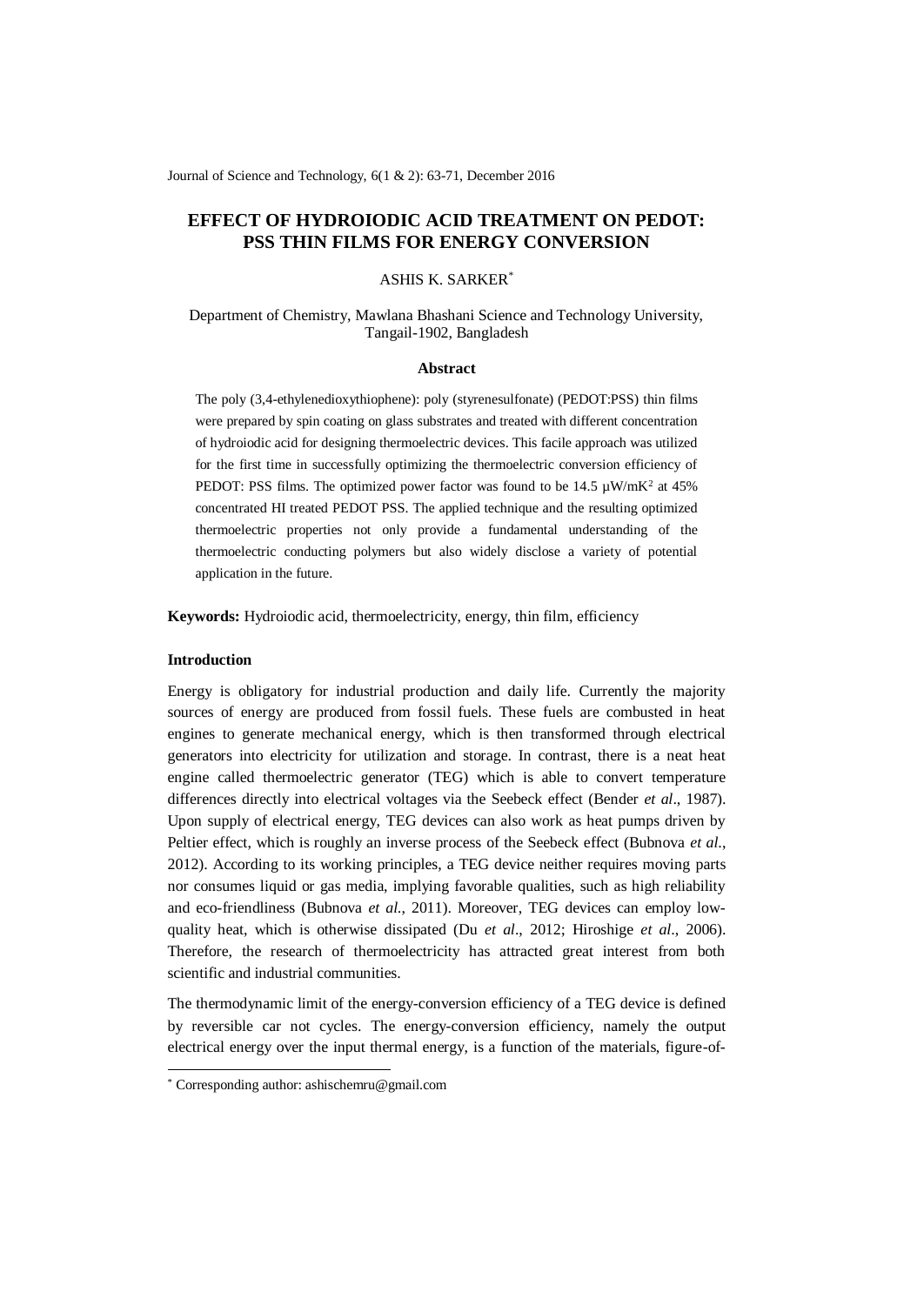merit, average working temperature of the device, and temperature difference between the hot and cold ends (Yakuphanoglu *et al*., 2008; Vineis *et al*., 2010). Although efficiency can be improved via thermal engineering, it is figure-of-merit (ZT) that fundamentally predominates (Kim *et al*., 2013). The figure-of-merit of thermoelectric materials is  $ZT = S^2 \sigma T / \kappa$ , where, S (V/K) is Seebeck coefficient or thermopower,  $\sigma$ (S/cm) is electrical conductivity,  $\kappa$  is the thermal conductivity and T is absolute Temperature. Furthermore, it should be noted that electrical conductivity, Seebeck coefficient and thermal conductivity are not independent, namely it is hardly possible to optimize one parameter without affecting the other parameters. Typically a TEG element, which should meet the following criteria:

- a) The thermal conductivity is as low as possible to maintain larger temperature difference,
- b) A higher Seebeck coefficient is preferred to achieve higher Seebeck voltages and
- c) A higher electrical conductivity is required for larger short-circuit current.

In general, inorganic materials showed high performance for thermoelectric properties, nevertheless, they have huge drawback in processing, cost and heavy weight. Given the aforementioned obstacles met by current inorganic thermoelectric materials (Du *et al*., 2012); Jakobsson *et al*., 2006), organic candidates are attracting more and more attention. After all, organic materials are potentially abundant, light-weight, flexible, solutionprocessable and low-cost. Moreover the marvelous development of organic electronics has provided hundreds of organic semiconductors with the highest field-effect mobilities approaching that of polycrystalline silicon (Hiroshige *et al*., 2007; Kok *et al*., 2004). In particular, there are two features of organic solids that justify serious consideration and devoted endeavor to exploit organic thermoelectric materials (Chang *et al*., 2009; Luo *et al*., 2013; Garreau *et al*., 1999). Firstly, thermal conductivity of organic materials is typically below 1 W  $m^{-1}K^{-1}$  approaching the lower limit of thermal conductivity of inorganic thermoelectric materials (Ouyang *et al*., 2005; Tsai *et al*., 2011). Second, electronic structures of organic (semi) conductors are fairly tunable through molecular chemistry and doping treatments (Meannig *et al*., 2001; Nollau *et al*., 2000). Therefore, organic, thermoelectric materials hold much promise in applications at low temperatures (Ouyang *et al*., 2004; Park *et al*., 2013). Despite all the above advantages, further development in organic thermoelectric materials is impeded by bottleneck problems including low electrical carrier mobilities and mediocre Seebeck coefficients.

In this study, we investigate an innovative route for processing PEDOT: PSS into TE devices. We also describe a simple wet process that aims at enhancing the power factor of PEDOT: PSS layers. This straightforward method allowed us to increase the power factor of the polymer up to 14.5  $\mu$ W/mK<sup>2</sup> at 45% concentrated HI treated film. The combination of the simple deposition process and the secondary doping method (HI treatment) led to the fabrication of flexible thermoelectric devices with improved sensitivity.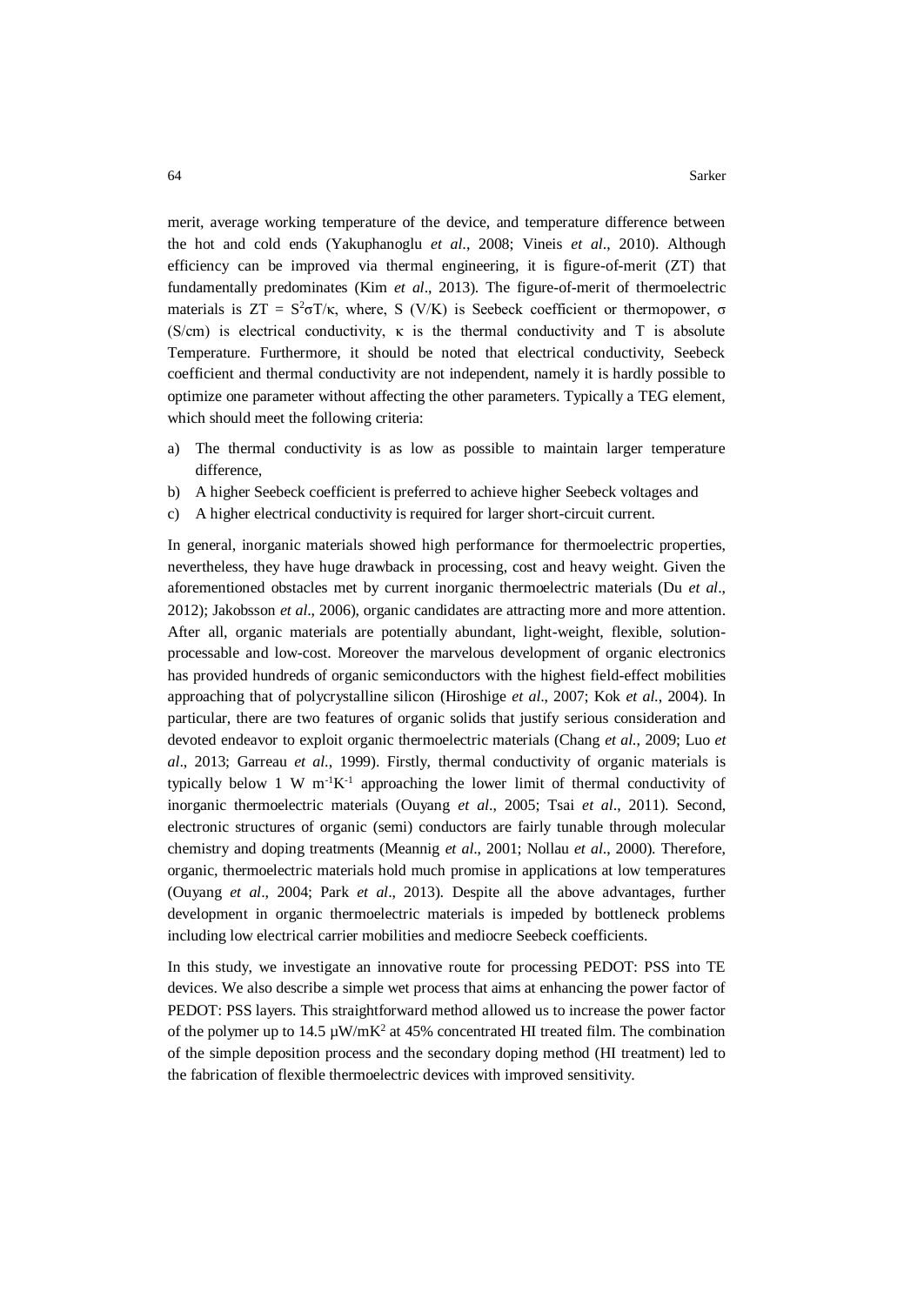# **Materials and Methods**

Aqueous PEDOT: PSS solution (1.3 wt%, CLEVIOSTM PH1000) was purchased from Heraeus Precious Metals, Gmbh & Co. KG, and the weight ratio of PSS to PEDOT was 2.5. Hydroiodic acid (HI, 55%) was purchased from Sigma-Aldrich. Ultrapure water (Water purification system, Human Power I+) was used for all experiments including the preparation of acid solutions, and cleaning steps.

## *Electrode preparation*

Glass substrate of area  $4.0 \times 4.0$  cm<sup>2</sup> was cleaned successively using ultra-sonicating in acetone, isopropyl alcohol and deionized water for 30 min per each treatment, and then dried in an oven at 120 °C in ambient condition. The PEDOT:PSS filtered through a 1.0 mm size filter was spin-coated at 2000 rpm for 40 s on a cleaned glass substrate that was pretreated 10 min with UV/ozone plasma. The substrate coated with PEDOT: PSS was then annealed on a hot plate in the ambient condition at 120 °C for 10 min to remove the residual amount of water. Then, PEDOT: PSS film was immersed in HI at different concentrations for 30 min. subsequently, the PEDOT: PSS film was washed with acetone and deionized water to remove the residual HI prior to drying at 120 °C for 60 min. The HI treated film was highly stable during the washing step, while as-prepared film was washed away from the glass substrate.

# *Seebeck coefficient measurement*

A microheater was applied to create a temperature difference between the two ends of the polymer film. Two positions along the heat flow direction were selected and their temperature and temperature difference were measured using calibrated thermocouples. The resulting Seebeck voltage were detected using a pair of thin Cu wires that were electrically connected to the sample with silver paint at the same positions as the junctions of the thermocouples, in order to acquire the Seebeck coefficient under atmosphere.

# *Conductivity measurement*

Sheet resistivity,  $\rho_s$  of the multilayer films with finite thickness, *w* were measured using four-point probe head (1 mm probe spacing) connected to Keithley 2400 source meter and the body resistivity,  $\rho$  were determined based on equation,  $\rho = \rho_s w = (V/T)wCF$ , where  $V$  is the voltage,  $I$  is the current, and both  $C$  and  $F$  are the correction factors according to the dimension of the thin films. The electrical conductivity, σ, was obtained by simply inverting the corresponding value of the body resistivity,  $\rho$ <sup>-1</sup>.

## *Thickness Measurement*

The Thickness of the multilayer films deposited onto a silicon wafer was determined using real-time spectroscopic ellipsometer (Elli-SE-F Ellipso Technology) equipped with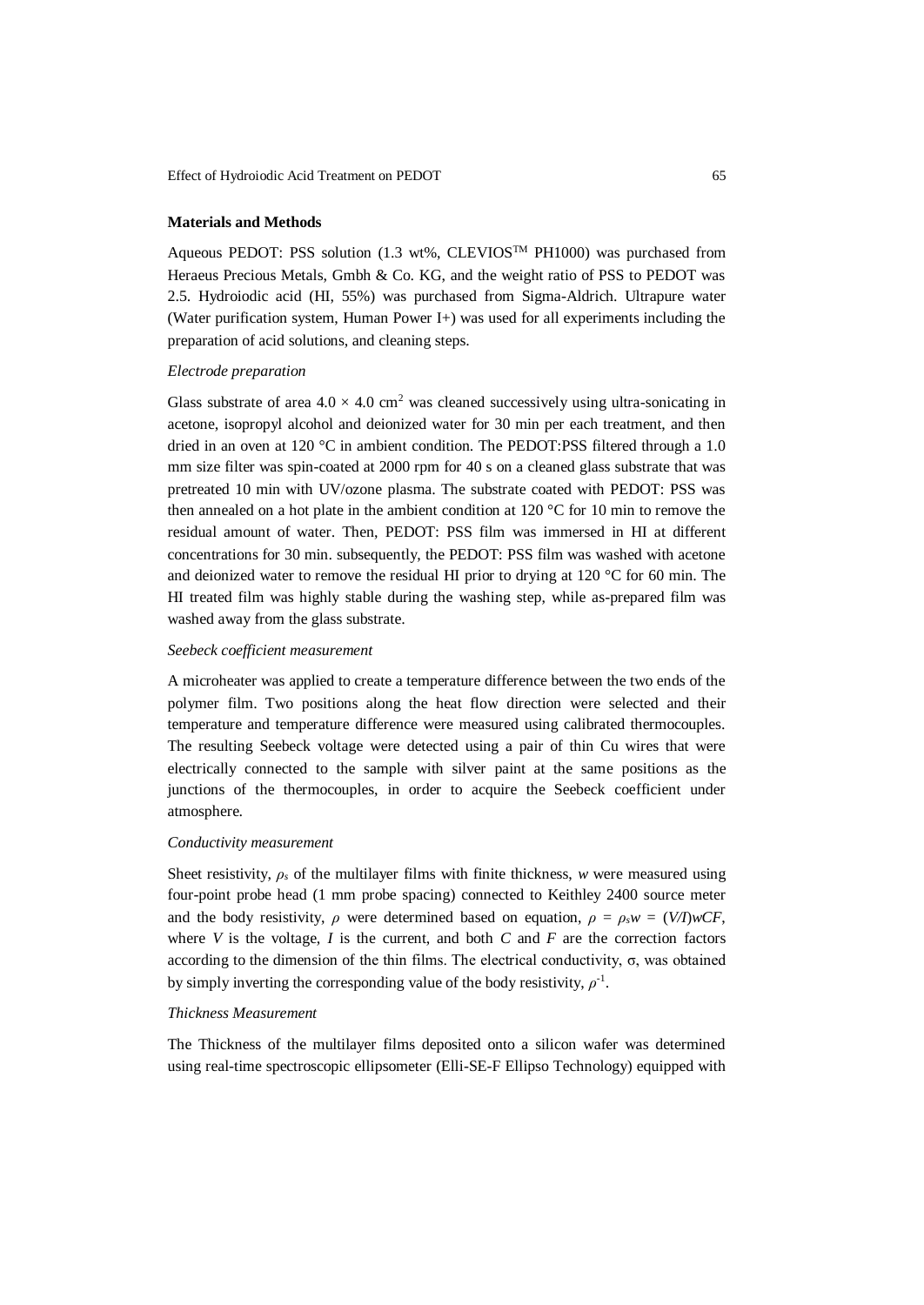a Xe arc lamp (350-820 nm), a rotating polarizer, a liquid cell with optical access at an incidence angle of 60°, an analyzer, and a multichannel detection system. The experimental data including optical functions of refractive index, n and extinction coefficient, k were fitted to Lorentz model.

The transmittance and absorption spectra were recorded by a UV/visible spectrophotometer (Beckman Coulter, US/DU 7000 Series). The thickness measurement of PEDOT: PSS film was performed using atomic force microscopy (AFM) (Park Systems, XE-100).

#### **Results and Discussion**

## *Preparation of electrode*

PEDOT: PSS solution was spin coated on glass substrates. The coated substrate was annealed at  $120^{\circ}$ C for 10 min in hot plate. After cooling, the substrate was dipped into different concentration of HI solutions for 30 min. The treated substrate was washed with acetone and deionized water and annealed at 120°C for 60 min in hot plate. The water surrounding the samples became lightly turbid during the washing after HI treatment. The chemical nature of this phenomenon was not investigated, but it is most likely due to the desorption of PSS from the layer, as stated by Ouyang et al (Ouyang *et al*., 2004). The removal of PSS from the PEDOT: PSS thin film caused by HI is obviously evidenced by the UV absorption spectroscopy. Dipping layers of PEDOT: PSS in a hydroiodic solution bath triggers several noticeable changes. After a 30 min submersion the electrical conductivity, the mechanical resistance and the stability toward water were drastically improved. Longer immersions (up to 3h) did not improve further electrical and mechanical properties of the material. The water contact angle was measured to be  $(41\pm3)$ ° on HI treated PEDOT:PSS films, whereas the droplet was readily absorbed by the pristine polymer layer. The effect of a water bath on a pristine polymer layer and an HI treated polymer layer were illustrates in our previous work (Sarker *et al*., 2015). While being dipped into water, the untreated polymer rapidly dispersed in the bath, leading to and aqueous dispersion of the polymer. In contrast, the treated polymer films stayed solid and their physical and electrical properties remained unchanged, no matter the duration of the water immersion. The dipping in HI enhanced the hydrophobic behavior of the layer, thus preventing its dispersion in water.

#### *UV/visible absorption*

UV/visible absorption spectra of PEDOT: PSS film was measured after using different concentration of HI solutions (Fig. 1). After HI treatment the absorbance was decreased tremendously in all the concentration of HI solutions. Among the HI concentrations the absorbance was gradually decreased with the concentration increased. This indicates the effect of concentration of HI in the PEDOT: PSS thin film. The removal of PSS from the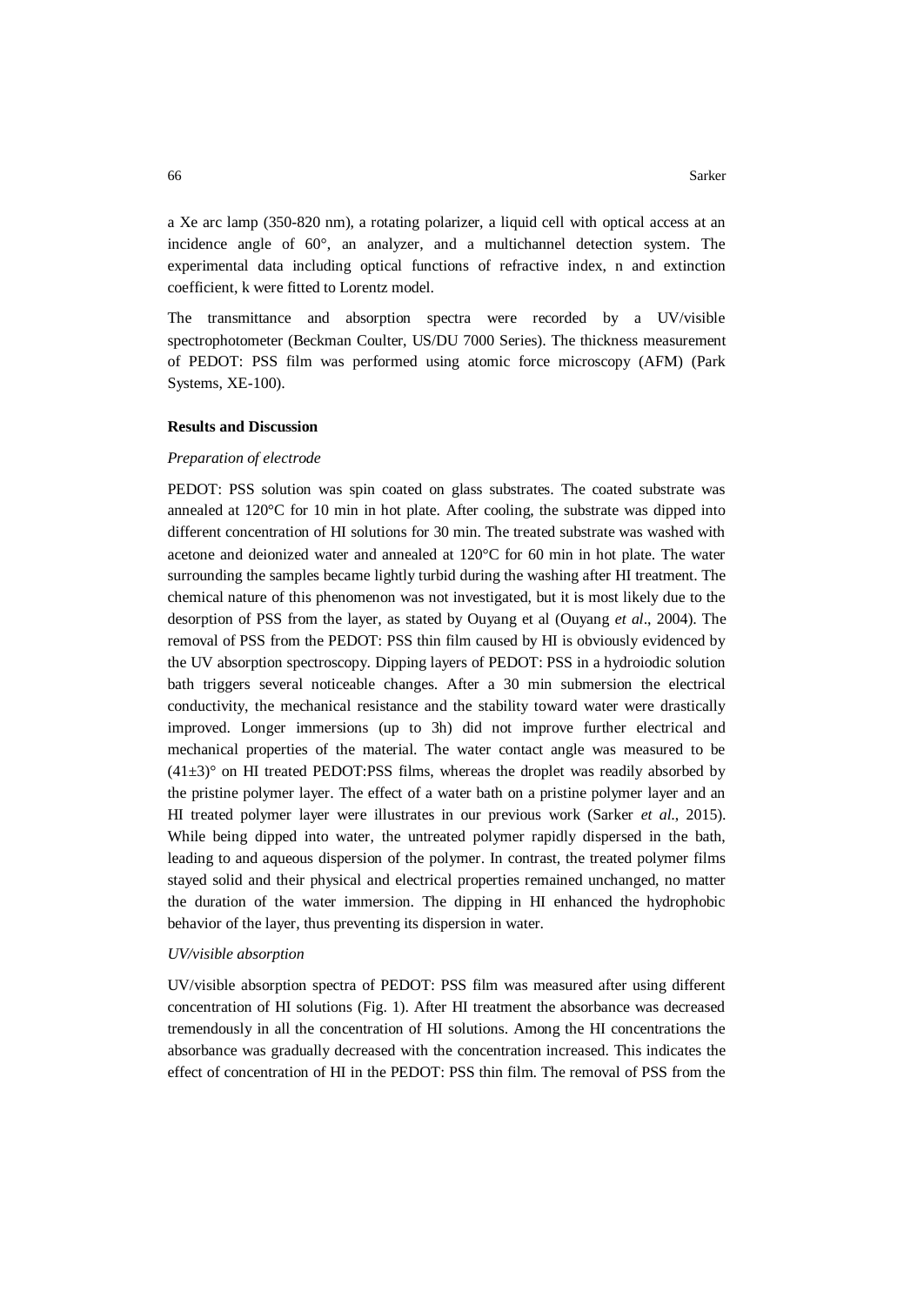PEDOT: PSS film is highly depending on the concentration of HI solution. The two peaks at 196 and 225 nm are formed from PSS. These peaks are gradually decreased with the concentration increased. The dependency of HI concentration on the removal of PPS from the PEDOT: PSS film is clearly observed from this UV/visible absorption spectra. The peak at 225 nm is split into two peaks after HI treatment. This indicates the structural changes in remaining PSS. There is no massive change in PEDOT in the PEDOT:PSS film which can be observed in higher wavelength range (250-300 nm) in the visible absorption spectra.



**Fig. 1.** UV absorption spectroscopy of pristine and different concentrated HI treated PEDOT: PSS thin films. Insets indicated the magnification of PSS peaks.

#### *Conductivity of HI treated PEDOT: PSS thin film*

The conductivity improvement resulting from such doping steps is probably due to the removal of a fraction of PSS from the layer, followed by unfolding of the macromolecular chains and an improvement of the current percolation through the PEDOT network. The increased conductivity of the PEDOT: PSS film by the acid treatment is mainly attributed to phase separation of PEDOT and PSS chains. This leads to larger grain sizes of PEDOT and excess insulate PSS on the film surface can be washed away.

Xia et al. have reported that the interaction between PEDOT and PSS chains can be lowered by the acids, resulting in the separation between PSS and PEDOT chains (Xia *et al*., 2010). In addition, the acid anions may penetrate into the PEDOT: PSS film and replace some PSS- as the counter-anions. These PSS anions can combine with protons of the acid to become hydrophilic PSSH and be removed from the PEDOT: PSS film in the presence of aqueous solution. Moreover, the hydrophobic PEDOT chains will be changed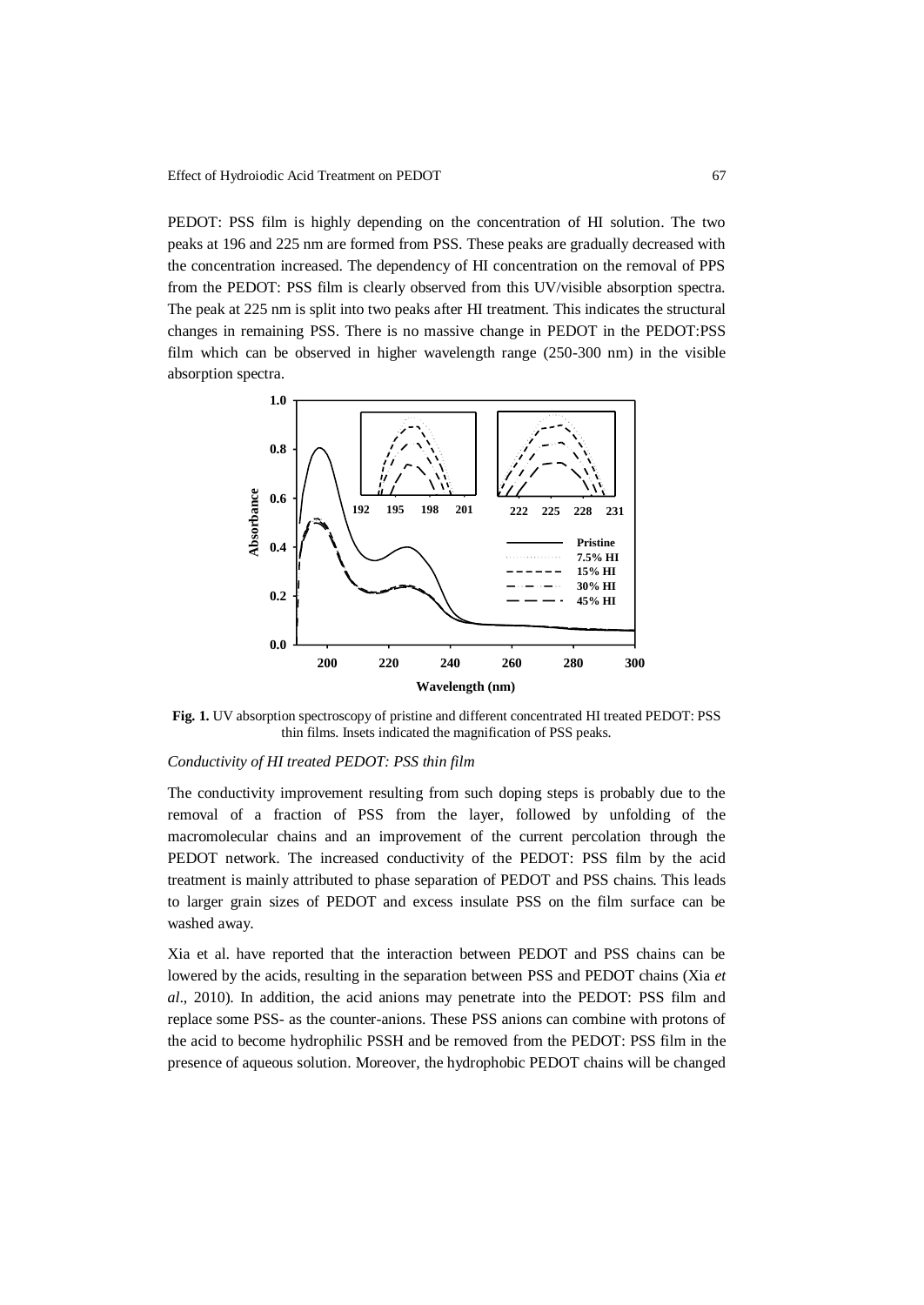from the coiled conformation to the linear or extended-coil conformation, which helps the inter-chain charge transport and increases the conductivity of the film. When deposited onto flexible materials like PET films, and excellent conformability of the layer was observed, with a stable electrical conductivity measured at 1200 S/cm.



**Fig. 2.** Conductivity of pristine and different concentrated HI treated PEDOT: PSS thin films.

*Thermoelectric power improvement through HI treatment of PEDOT: PSS layers*

The pristine PEDOT: PSS thin film showed Seebeck coefficient around 14~18 µV/K, where the electrical conductivity was very poor (0.02 S/cm). Due to the lowest electrical conductivity, the power factor becomes negligible. So, it is imperative that the overall thermopower should be improved to get the highest conversion of heat to electricity.



**Fig. 3.** Seebeck coefficient of pristine and different concentrated HI treated PEDOT: PSS thin films.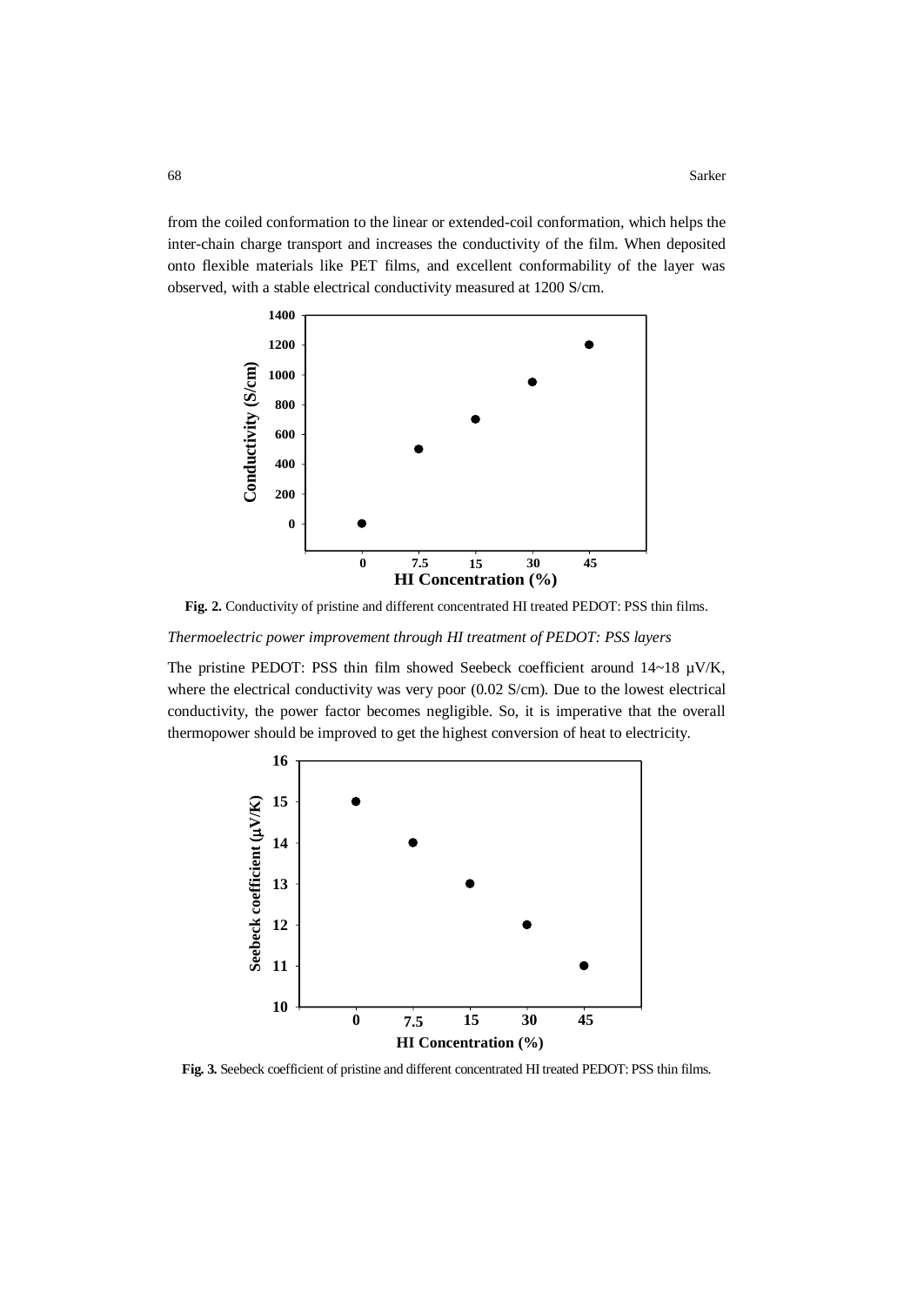To increase the conductivity, the PEDOT: PSS thin film was treated with different concentration of HI solution, which were prepared by the dilution of concentrated (55%) HI solution. The used concentrations were gradually increased up to 45%, where the highest electrical conductivity was observed. The Seebeck coefficients were gradually decreased with the concentration of HI increased due to the rapid growing of electrical conductivity. With the enlarged electrical conductivity, the potential difference (V) of the two point of the film decreased and ultimately the Seebeck coefficient reduced to 11 µV/K.



**Fig. 4.** Power factor of pristine and different concentrated HI treated PEDOT: PSS thin films.

To improve the power factor of the organic polymer the secondary doping is necessary which can improve the power factor throughout the electrical conductivity. The lower thermopower can be enhanced by the treatment of HI. This thermopower enhancement can be explained by the hydrophobicity of the layer, reducing the diffusion length of aqueous solutions inside the polymer layers. For the same reason, when lower concentration of HI was used onto a pristine PEDOT:PSS layer, the power factor enhancement was moderate 9.8  $\mu$ W/mK<sup>2</sup>, whereas a higher concentration of HI led to more efficient secondary doping with a power factor enhancement up to  $14.5 \mu W/mK^2$ .

#### **Conclusion**

A simple HI treatment has been demonstrated to improve the thermopower of PEDOT: PSS up to  $14.5 \mu W/mK^2$ . This secondary doping approach was successfully achieved by the control of concentration by water for sensitively tuning the thermoelectricity of PEDOT: PSS films. The resulting extensive variation in the Seebeck coefficient and electrical conductivity are important for optimizing the power factor. The optimized power factor of 14.5  $\mu$ W/mK<sup>2</sup> was obtained at the concentration of 45% HI. This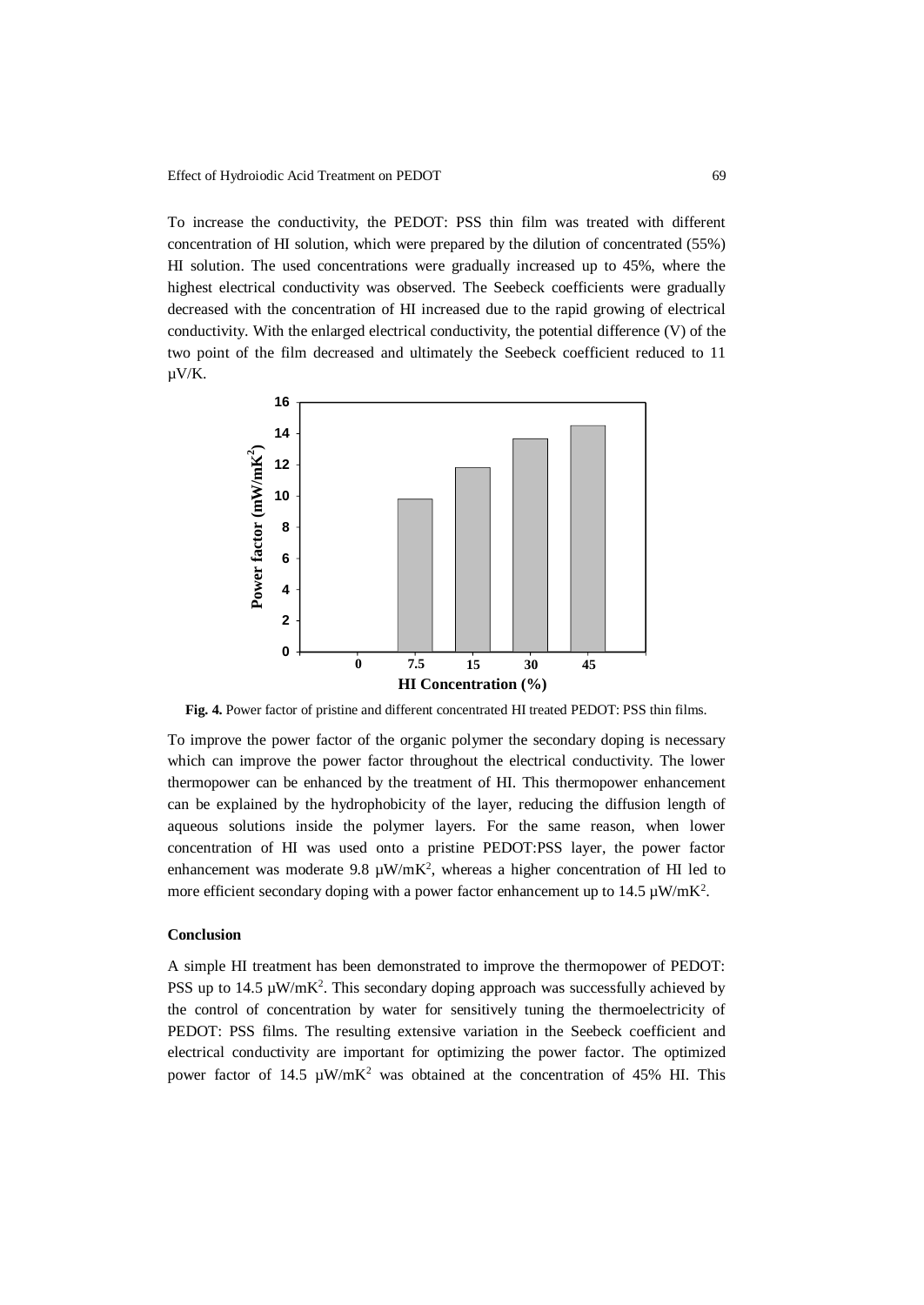enhancement of Seebeck coefficient for organic polymers opens the way for various applications such as heat flux sensing and more importantly heating/cooling and power generation from waste heat.

# **Acknowledgements**

The author appreciates Prof. Changhee Lee, Department of Electrical and Computer Engineering, Seoul National University and Prof. Jeonghun Kwak, Department of Electronic Engineering, Dong-A University, South Korea, for their kind support in this work.

#### **References**

- Bender, K., E. Gogu, I. Hennig, D. Schweitzer and H. Muenstedt, (1987). Electric conductivity and thermoelectric power of various polypyrroles. *Synth. Met.*, **18**: 85–88.
- Bubnova, O., M. Berggren and X. Crispin, (2012). Tuning the thermoelectric properties of conducting polymers in an electrochemical transistor. *J. Am. Chem. Soc.*, **134**: 16456–16459.
- Bubnova, O., Z.U. Khan, A. Malti, S. Braun, M. Fahlman, M. Berggren and X. Crispin, (2011). Optimization of the thermoelectric figure of merit in the conducting polymer  $poly(3,4)$ ethylenedioxythiophene). *Nat. Mater.*, **10**: 429–433.
- Chang, K.C., M.S. Jeng, C.C. Yang, Y.W. Chou, S.K. Wu, M.A. Thomas and Y.C. Peng, (2009). The thermoelectric performance of poly (3,4-ethylenedioxythiophene)/poly(4 styrenesulfonate) thin films. *J. Electron. Mater.*, **38**: 1182–1188.
- Du, Y., S.Z. Shen, K. Cai and P.S. Casey, (2012). Research progress on polymer inorganic thermoelectric nanocomposite materials. *Prog. Polym. Sci.*, **37**: 820–841.
- Garreau, S., G. Louarn, J.P. Buisson, G. Froyer and S. Lefrant, (1999). In situ spectroelectrochemical raman studies of poly(3,4- ethylenedioxythiophene) (PEDT). *Macromolecules*, **32**: 6807– 6812.
- Hiroshige, Y., M. Ookawa and N. Toshima, (2006). High thermoelectric performance of poly (2,5 dimethoxyphenylenevinylene) and its derivatives. *Synth. Met.*, **156**: 1341–1347.
- Hiroshige, Y., M. Ookawa and N. Toshima, (2007). Thermoelectric figure-of-merit of iodine-doped copolymer of phenylenevinylene with dialkoxyphenylenevinylene. *Synth. Met.*, **157**: 467–474.
- Jakobsson, F.L.E., X. Crispin, L. Lindell, A. Kanciurzewska, M. Fahlman, W.R. Salaneck and M. Berggren, (2006). Towards all-plastic flexible light emitting diodes. *Chem. Phys. Lett.*, **433**: 110–114.
- Kim, G.H., L. Shao, K. Zhang and K.P. Pipe, (2013). Engineered doping of organic semiconductors for enhanced thermoelectric efficiency. *Nat. Mater.*, **12**: 719–723.
- Kok, M.M. de, M. Buechel, S.I.E. Vulto, P. van de Weijer, E.A. Meulenkamp, S.H.P.M. de Winter, A.J.G. Mank, H.J.M. Vorstenbosch, C.H.L. Weijtens and V. van Elsbergen, (2004). Modification of PEDOT: PSS as hole injection layer in polymer LED. *Phys. Stat. Sol. A*, **201**: 1342–1359.
- Luo, J., D. Billep, T. Waechtler, T. Otto, M. Toader, O. Gordan, E. Sheremet, J. Martin, M. Hietschold, D.R.T. Zahn and T. Gessner, (2013). Enhancement of the thermoelectric properties of PEDOT:PSS thin films by post treatment. *J. Mater. Chem. A,* **1**: 7576–7583.
- Maennig, B., M. Pfeiffer, A. Nollau, X. Zhou and K. Leo, (2001). Controlled p-type doping of polycrystalline and amorphous organic layers: selfconsistent description of conductivity and field-effect mobility by a microscopic percolation model. *Phys. Rev. B*, **64**: 195208.